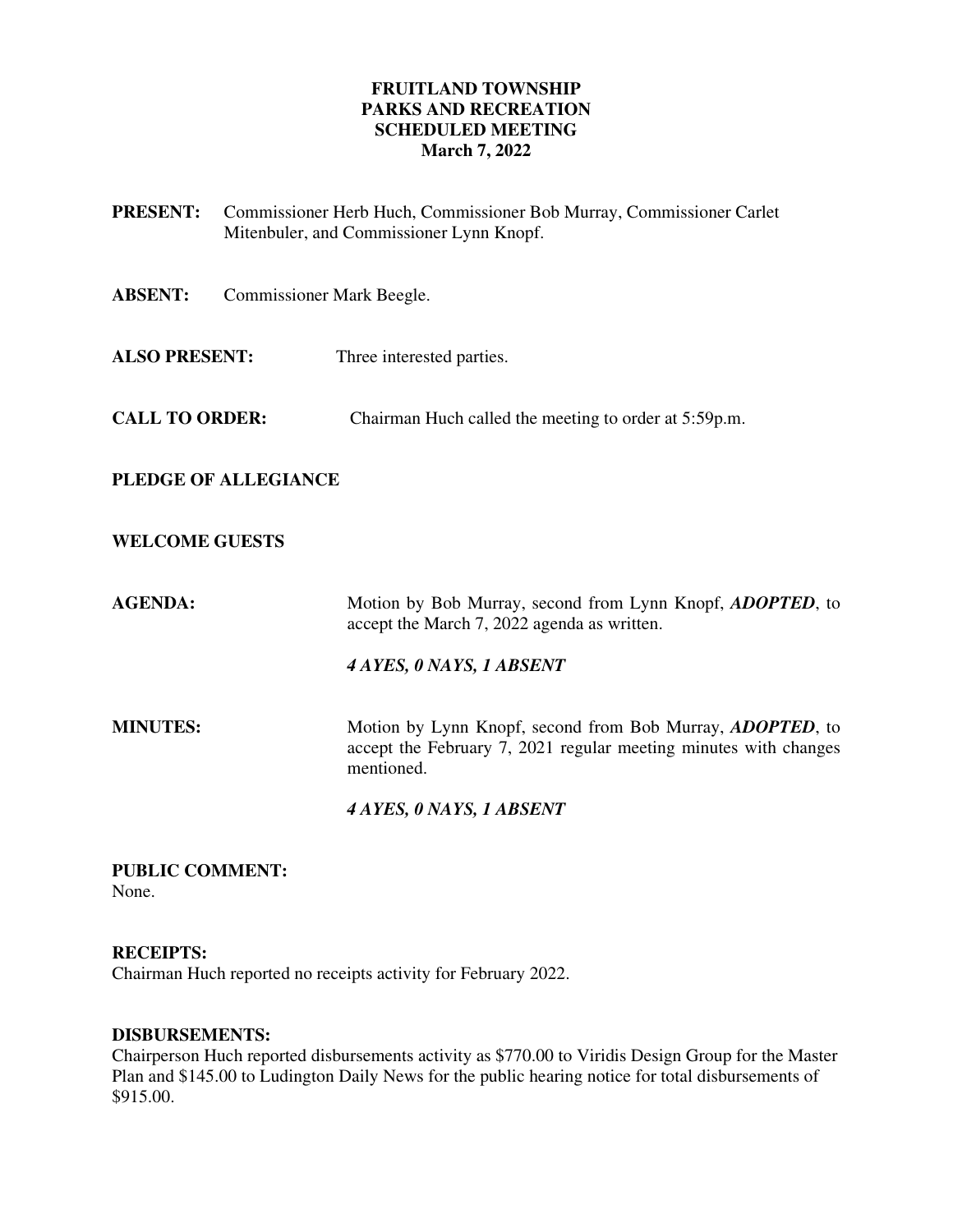**PARKS AND RECREATION COMMISSION** March 7, 2022 **Page 2 of 4** 

Motion by Bob Murray, second from Lynn Knopf, *ADOPTED*, to pay total disbursements of \$915.00.

## *4 AYES, 0 NAYS, 1 ABSENT*

## *Roll Call Vote: Knopf-Aye, Murray-Aye, Mitenbuler-Aye, Huch-Aye*

## **UNFINISHED BUSINESS:**

#### **1. Budget/future projects**

Chairman Huch discussed the importance of the tennis court maintenance, questioning if the Commission should move money in the proposed budget to cover the costs of maintaining them. Commissioner Knopf stated that she would rather not repair the courts and just let the residents know that the Commission is looking into total replacement. The commissioners ultimately agreed to fix the cracks for now so that the court is playable, moving \$1,500.00 from park signage, \$2,000.00 from tree maintenance, and \$4,000.00 from Nestrom Road Park drive repairs, for a total of \$7,500.00 for the tennis courts. It was also mentioned that a temporary fence of some sort should be placed behind the pickleball court for ease of playing, and Commissioner Knopf is going to contact a Facebook group she is a member of for their recommendations.

It was mentioned that the Sports 'N Shorts program is increasing the fee for the program to \$3,250.00. Chairman Huch questioned whether the commissioners were okay with this increase, and it was agreed that the program is valuable and everyone is okay with the increase. The commissioners agreed to move \$250.00 from fencing to move to Sports 'N Shorts.

Recording Secretary Mary Mansfield alerted the commissioners of an error in their proposed budget. She mentioned that as Supervisor Marcinkowski sent an email in February after their meeting reminding them that, by law, the Parks and Recreation Commission's budget cannot exceed \$63,066.33. Commissioner Murray did the calculation and mentioned that \$10,846.00 needs to be removed from the budget. Many ideas were discussed and the commissioners agreed to remove park signage for \$1,500.00, Nestrom Road Park drive repairs for \$4,000.00, the volleyball court for \$7,000.00 and fencing for \$6,500.00. The total proposed budget amount is \$62,163.00

> Motion by Bob Murray, second by Lynn Knopf, *ADOPTED*, to accept the budget with the changes discussed.

## *4 AYES, 0 NAYS, 1 ABSENT*

## **2. Letter to the Township Board**

Commissioner Knopf said that from her understanding, the Township Board didn't discuss the Commission's request to dedicate the 300-acre Duck Creek Natural Area to them and tabled it. She also added that she called the individual in charge of grants within our area and was told the Commission could submit their own recreation plan and have Chairman Huch be the authorized official. Commissioner Knopf added that she thinks it would be a good idea to have a work session to have a phone conversation with this official from the DNR that approves the recreation plan and Catherine Mulhaupt to discuss the issues and get things straightened out. Chairman Huch stated that the Commission needs an official ruling on the Duck Creek Natural Area before proceeding. Commissioner Knopf stated that she would like to get it resolved within six months. It was asked if Catherine Mulhaupt could put her opinion in writing, and Commission Knopf stated that she would ask. Commissioner Knopf will be attending the Township Board work session to inform the them of her conversations with experts in the field and urge them to make the move that the Duck Creek Natural Area is put under Parks and Recreation's jurisdiction.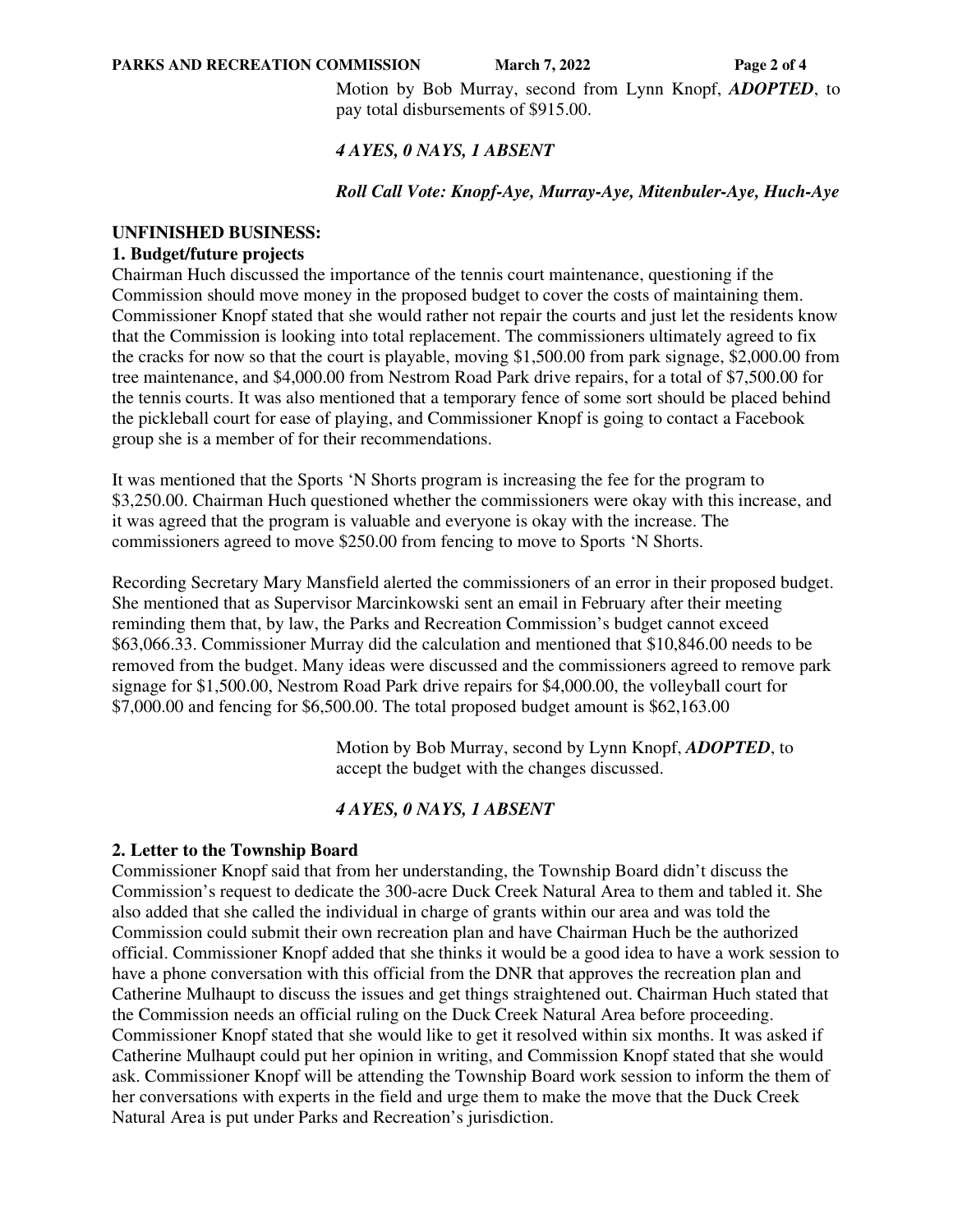## **3. Tennis net poles**

Commissioner Murray informed the group that the tennis net posts increased in price.

Motion by Bob Murray, second by Carlet Mitenbuler, *ADOPTED*, to purchase one set of retro-fit tennis net poles for \$435.00.

# *4 AYES, 0 NAYS, 1 ABSENT*

## **4. Spring walk**

Commissioner Knopf stated that she would have Shawna Meyer complete two spring walks in April. Commissioner Murray reminded her that the billing has to be submitted for the walks prior to April.

## **NEW BUSINESS:**

#### **1. Wi-fi at Nestrom Road Park**

The commissioners discussed an email from Supervisor Jeff Marcinkowski regarding Wi-Fi at Nestrom Road Park. The commissioners discussed whether or not they wanted to do it throughout the park or just at the pavilions, and the commissioners agreed that it would be best to do throughout the park.

> Motion by Lynn Knopf, second by Bob Murray, *ADOPTED*, to approve getting Wi-Fi through the entire park at Nestrom Road Park.

## *4 AYES, 0 NAYS, 1 ABSENT*

## **2. Communication with Friends of Fruitland Township Trails**

Commissioner Knopf stated that she would like to set up a formal communication with the Friends of Fruitland Township Trails group. She added that there are many questions that need to be answered in regards to their group. Commissioner Knopf stated that she would put together a draft letter. After much discussion, the commissioners decided they would wait to do anything until they find out of the Duck Creek Natural Area will be placed under the Parks and Recreation Commission's jurisdiction.

## **PUBLIC COMMENT:**

1. Norman Knopf, 5622 Duck Lake Road – reminded the commissioners that the parks are for the people. He added that the Commission has done a lot of work, but reminded them to continue doing work for the people.

## **COMMISSIONER'S COMMENTS:**

Commissioner Knopf thanked everyone for the work on the budget and mentioned that the group has gotten a lot done.

Commissioner Murray made mention of the gypsy moth letter that went out to the residents, adding that the deadline for applications is April  $15<sup>th</sup>$ .

Chairman Huch thanked the audience for their attendance and thanked Commissioner Knopf for her extra work. He also added that he had contact with the baseball group, adding that it's going to be another good year with even more use. Chairman Huch also suggested to the group that they not lose sight of the handicap residents in their work.